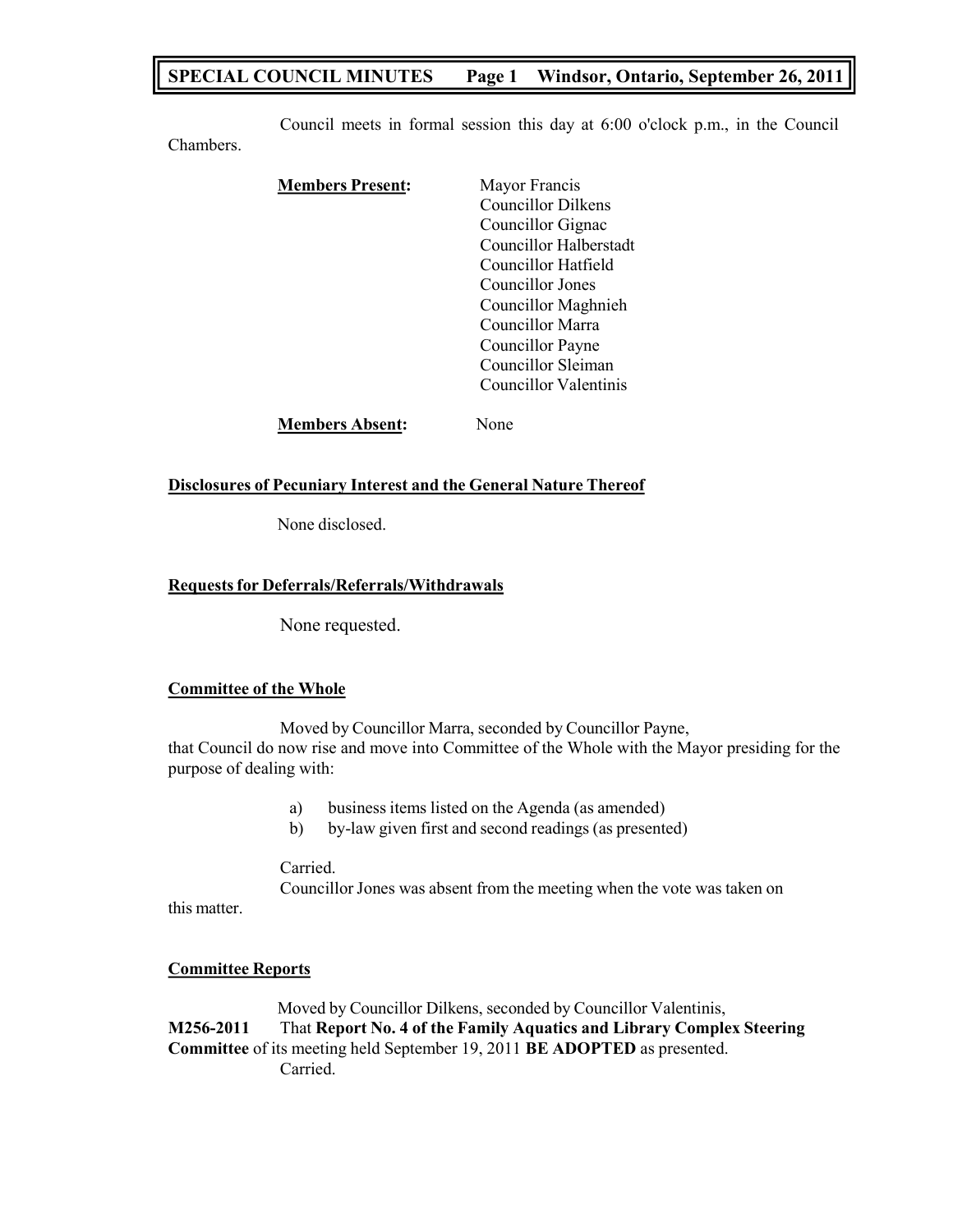## **SPECIAL COUNCIL MINUTES Page 2 Windsor, Ontario, September 26, 2011**

Moved by Councillor Sleiman, seconded by Councillor Jones,

**M257-2011** That **Report No. 5 of the Family Aquatics and Library Complex Steering Committee** of its meeting held September 23, 2011 **BE ADOPTED** as presented. Carried.

### **By-laws**

Moved by Councillor Marra, seconded by Councillor Payne, That the following By-law No. 170-2011 be introduced and read a

first and second time:

170-2011 "A BY-LAW TO CONFIRM THE PROCEEDINGS OF THE COUNCIL OF THE CORPORATION OF THE CITY OF WINDSOR AT ITS MEETING HELD ON THE TWENTY-SIXTH DAY OF SEPTEMBER, 2011"

Carried.

Moved by Councillor Sleiman, seconded by Councillor Valentinis,

That the Committee of the Whole does now rise and report to Council respecting the business items considered by the Committee.

1) business items listed on the Agenda (as amended)

2) by-law given first and second readings (as presented) Carried.

### **Notices of Motion**

None presented.

### **Third Reading of By-law**

Moved by Councillor Dilkens, seconded by Councillor Gignac,

That By-Law 170-2011, having been read a first and second time be now read a third time and finally passed and that the Mayor and Clerk **BE AUTHORIZED** to sign and seal the same notwithstanding any contrary provision of the Council.

Carried.

### **Council Questions**

None submitted.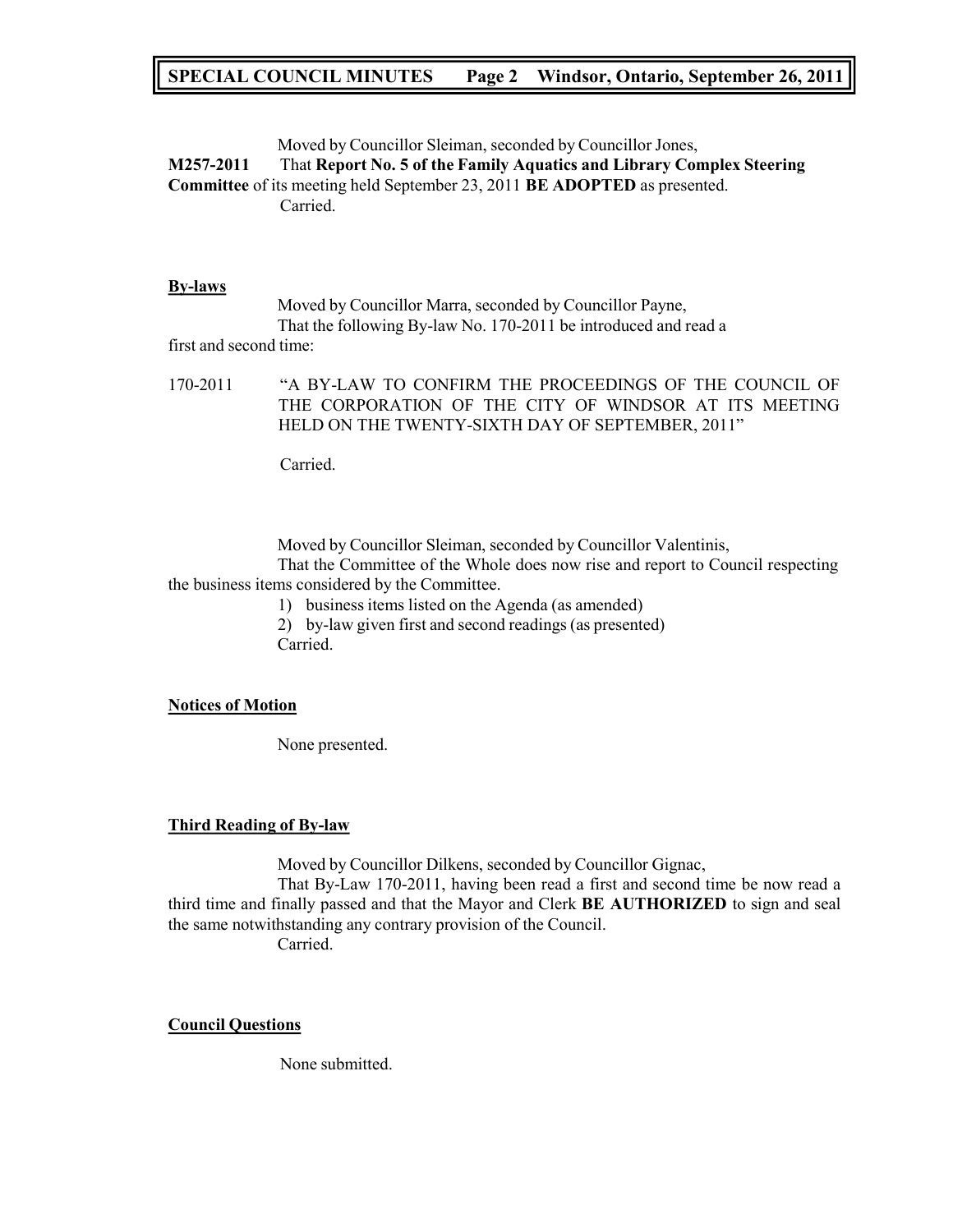## **SPECIAL COUNCIL MINUTES Page 3 Windsor, Ontario, September 26, 2011**

### **Adjournment**

Moved by Councillor Marra, seconded by Councillor Payne, That this Council meeting stand adjourned until the next regular meeting of Council or at the call of the Mayor. Carried.

Accordingly, the meeting is adjourned at 6:42 o'clock p.m.

**MAYOR**

**CITY CLERK**

### **THIS IS A DRAFT COPY**

### **DEPUTY CITY CLERK/SENIOR MANAGER OF COUNCIL SERVICES**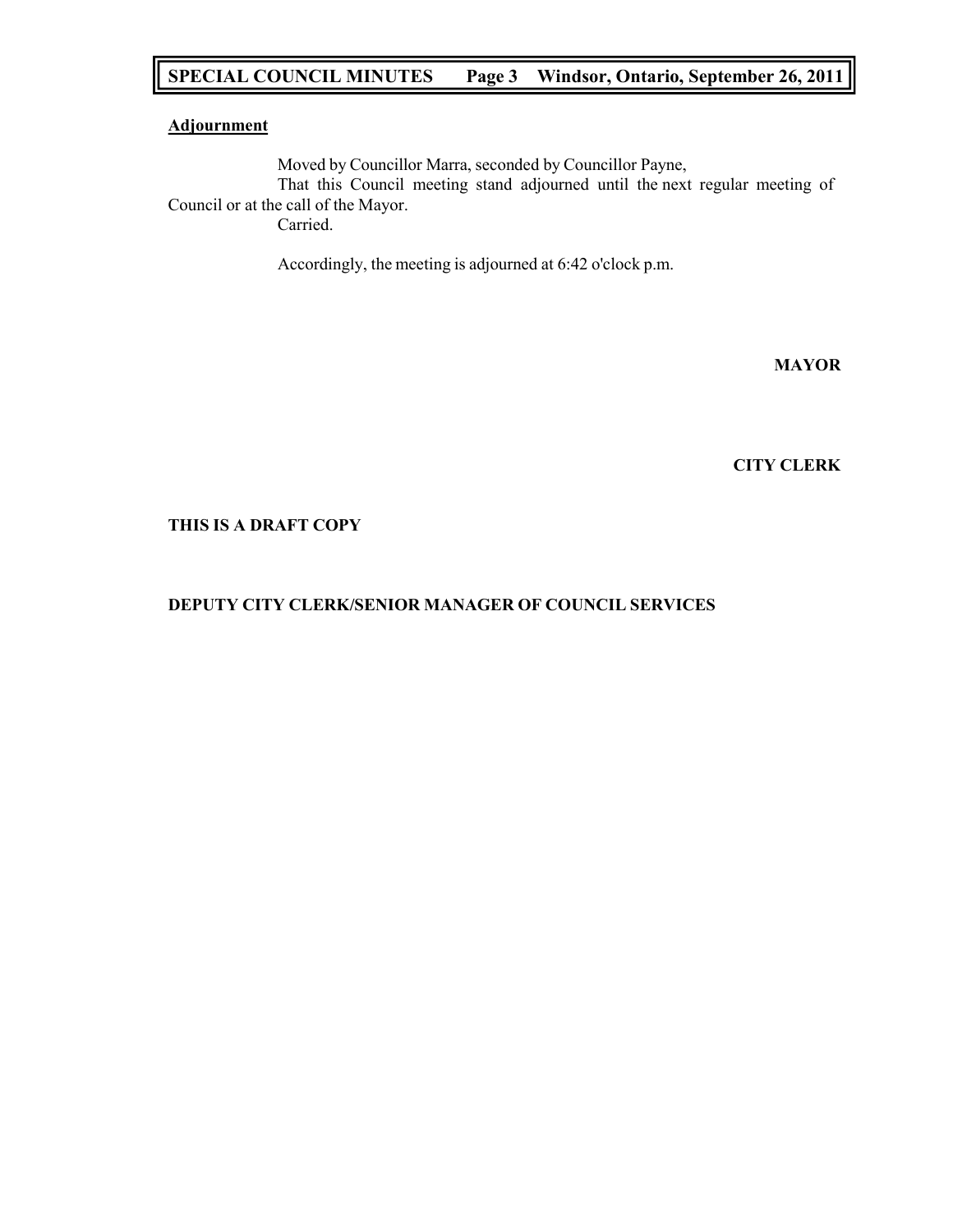## **SPECIAL COUNCIL MINUTES Page 4 Windsor, Ontario, September 26, 2011**

ADOPTED by Council at its meeting held September 26, 2011 [M256-2011] KK/

Windsor, Ontario September 26, 2011

## **REPORT NO. 4** of the **FAMILY AQUATICS AND LIBRARY COMPLEX STEERING COMMITTEE**

of its meeting held September 19, 2011

**Present: Councillor Dilkens, Chair Councillor Sleiman Councillor Jones Councillor Payne Councillor Valentinis**

Your Committee submits the following recommendations:

Moved by Councillor Payne, seconded by Councillor Valentinis,

**I.** That Administration **BE REQUESTED** to meet with representatives from the Art Gallery of Windsor and the Windsor Public Library to develop a plan to connect the Family Aquatic Centre and Library Complex with the Art Gallery of Windsor including a report outlining the implications of closing Pitt Street and to report back on September 23, 2011.

Carried.

II. Moved by Councillor Jones, seconded by Councillor Sleiman,

That Administration **BE REQUESTED** to begin the process of closing Pitt Street for design purposes for the construction of the Family Aquatics and Library Complex

Carried. Councillor Payne voting nay.

III. Moved by Councillor Sleiman, seconded by Councillor Payne,

That Smith and Andersen Consulting Engineers BE RETAINED for the provision of mechanical and electrical compliance services estimated at \$150,000 plus disbursements, as a pre-commitment to the compliance portion of the overall project budget and that an agreement BE SIGNED by the CAO and City Clerk, in form satisfactory in technical content to the City Engineer, financial content to the CFO and City Treasurer and legal content to the City Solicitor.

Carried.

### *Clerk's Note:*

The report of the Executive Director Parks & Facilities dated September 9,2011entitled "Specifying Mechanical and Electrical Consultant within Compliance Firm RFP" is *attached* as Appendix "A".

An Information Memorandum from the Manager of Purchasing and Risk Management dated September 23, 2011 entitled "Smith and Andersen Consulting Engineering – Contract" is *attached* as Appendix "B".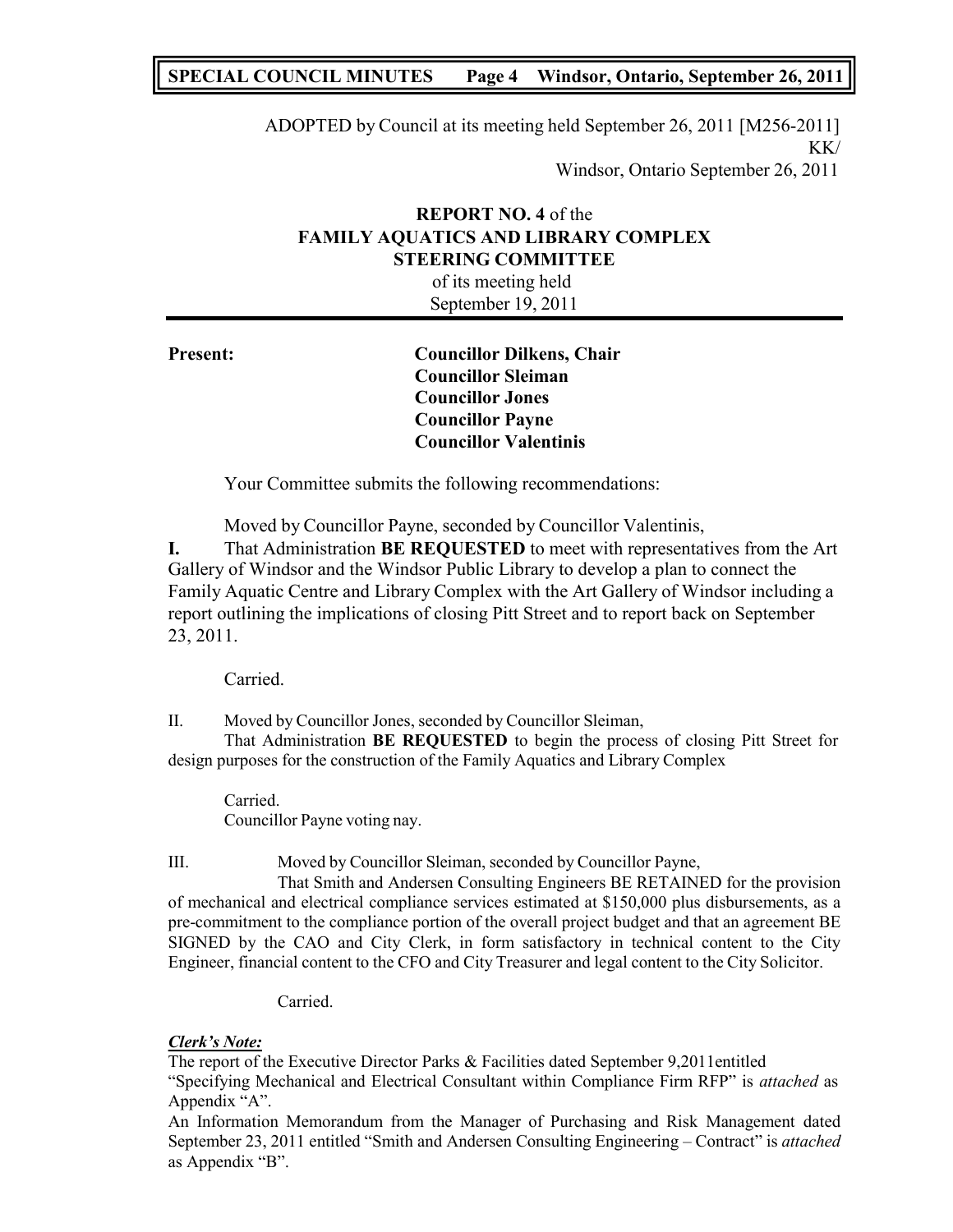# **SPECIAL COUNCIL MINUTES Page 5 Windsor, Ontario, September 26, 2011**

**CHAIRPERSON**

COMMITTEE COORDINATOR